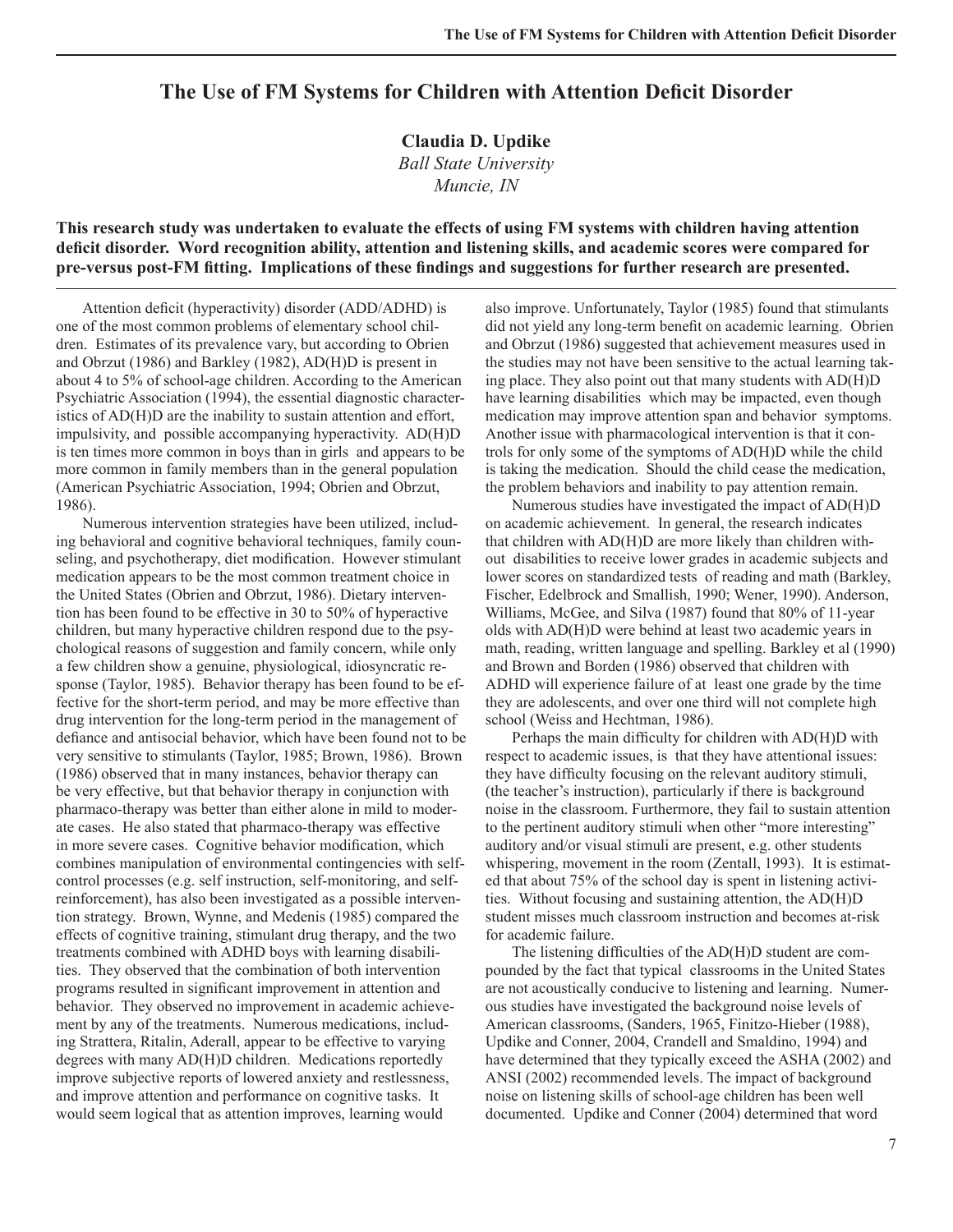recognition scores of first, second and third graders decreased significantly by an average of 35% when noise was in the classroom. Listening skills of second and third graders likewise decreased significantly. Given the definition of AD(H)D, it is assumed that the listening skills of AD(H)D children would be similarly impacted, if not more so.

 The key to helping the student with AD(H)D is to gain and sustain his/her attention during classroom instruction. Personal FM technology has provided a means to help the student with listening difficulties in the classroom. The system functions like a miniature public address system within a school classroom. It consists of several portable parts, including a small, teacher-worn microphone/transmitter and a receiver worn by the student. As the teacher talks, his/her voice is transmitted via FM waves to the student's receiver where the signal may be amplified more than slightly if it is sent directly to his/her ear. In this way, there is a direct link from the teacher to the student. The enhancement in the signal to noise ratio (S/N) occurs as a result of the teacher's voice being at the child's ear and is not traveling across space with opportunity for noise and reverberation to interfere with signal clarity. The student is able to focus and concentrate more easily on the teacher's voice and instruction. He/she is less likely to be distracted by other background noise since the teacher's voice is the "foremost" or predominant sound in his/her ear. Blake et al (1991) investigated the effect of FM systems on the attending behaviors of learning disabled (LD) children. They observed improved attending behaviors in group activities, specifically in a) motivation to participate; b) eye contact with the teacher; c) response time; d) appropriateness of verbal response; e) quality of spoken language, and f) ability to follow directions. To date, there has been no follow-up study on the effects of FM systems on attending behaviors of AD(H)D children.

## **Purpose:**

 The purpose of this study was to evaluate the effectiveness of mild gain personal FM systems as a tool to enhance the speech discrimination skills, classroom behavior, and academic performance of AD(H)D children.

## **Method:**

## **Participants:**

 There were 31 children, ages 7 to 9 years, (9 girls, 22 boys) who were referred by their school speech-language clinicians to participate in this study. All were enrolled in first through third grades (first grade: 7 students; second grade: 14 students; third grade: 10 students) in 10 schools in the Muncie Community School System. All were previously medically diagnosed as ADD/ADHD, with 24 of the children on medication (23 students were on Ritalin, 1 was on Cyclert). For the remaining 7 students, medication for ADD/ADHD was recommended by their physicians, but their parents chose for personal reasons to not have their children take medication. Nine of these students were enrolled in speech and language therapy at school, two were receiving tutoring services, and one was receiving occupational and physical therapy. Participants' characteristics are presented

in Table 1.

 To participate in this study, all participants had to have normal hearing and no middle ear issues (see the next section).

**Table 1. Characteristics of the Participants in This Study** 

| Subject                 | Gender                  | Age                | <b>Medicated</b> | <b>Special Services</b>              |
|-------------------------|-------------------------|--------------------|------------------|--------------------------------------|
| 1                       | F                       | $7-9$              | Yes              | Speech/Language                      |
| $\overline{2}$          | $\overline{\mathrm{F}}$ | $\overline{7} - 3$ | N <sub>o</sub>   | Tutoring                             |
| $\overline{3}$          | $\overline{F}$          | $6 - 11$           | Yes              |                                      |
| $\overline{\mathbf{4}}$ | F                       | $8 - 8$            | Yes              |                                      |
| $\overline{5}$          | M                       | $7-6$              | Yes              |                                      |
| $\overline{6}$          | M                       | $9 - 2$            | Yes              |                                      |
| $\overline{7}$          | М                       | $7-9$              | Yes              |                                      |
| $\overline{8}$          | M                       | $9 - 5$            | Yes              | Speech/Language                      |
| $\overline{9}$          | М                       | $9 - 10$           | N <sub>0</sub>   | Speech/Language                      |
| 10                      | М                       | $\overline{7} - 0$ | Yes              | Speech/Language                      |
| 11                      | M                       | $8 - 5$            | Yes              | Occupational and<br>Physical Therapy |
| 12                      | M                       | $9 - 6$            | Yes              | Speech/Language                      |
| 13                      | M                       | $10-2$             | N <sub>0</sub>   |                                      |
| 14                      | M                       | $8 - 7$            | Yes              | Speech/Language                      |
| 15                      | М                       | $8 - 1$            | N <sub>0</sub>   |                                      |
| 16                      | F                       | $8 - 0$            | Yes              | Speech/Language                      |
| $\overline{17}$         | $\overline{\mathrm{F}}$ | $8 - 11$           | N <sub>0</sub>   |                                      |
| 18                      | M                       | $8 - 2$            | Yes              |                                      |
| 19                      | M                       | $9 - 5$            | No               |                                      |
| 20                      | M                       | $8 - 0$            | Yes              | Speech/Language                      |
| $\overline{21}$         | М                       | $7 - 10$           | Yes              |                                      |
| 22                      | M                       |                    | Yes              |                                      |
| 23                      | М                       |                    | Yes              |                                      |
| 24                      | F                       | $8 - 7$            | Yes              |                                      |
| $\overline{25}$         | M                       |                    | Yes              |                                      |
| $\overline{26}$         | $\overline{F}$          | $9-0$              | Yes              |                                      |
| 27                      | М                       | $8 - 6$            | No               |                                      |
| 28                      | M                       | $7-0$              | Yes              | Speech/Language<br>Tutoring          |
| 29                      | М                       | $6 - 10$           | Yes              |                                      |
| 30                      | F                       | $9 - 6$            | Yes              |                                      |
| 31                      | M                       | $6 - 11$           | Yes              |                                      |

Normal hearing was defined as hearing threshold levels  $\leq 15$  dB HL at all of the following frequencies: 500 Hz, 1000 Hz, 2000 Hz, 3000 Hz, 4000 Hz and 8000 Hz. Normal middle ear function was defined as having Type A tympanograms in each ear. **Equipment:** 

 Hearing testing of each student was performed using the Beltone 2000 audiometer in an IAC sound treated booth at Ball State University. Immittance testing was performed during the initial hearing evaluation with the GSI-61 tympanometer.

 The test battery consisted of the following tests: *Goldman-*Fristoe-Woodcock Test of Auditory Discrimination-Modified *version* (modified GFWTAD), *Observation Profile of Classroom* Communication (Profile), and the *Children's Attention and Adjustment Survey (CAAS)*. To further evaluate the effectiveness of the FM systems from the teacher's perspective, an appraisal form was developed: *FM Appraisal Form* (Appendix A). To evaluate academic performance, grades achieved by each child were recorded on class tests at mid-school year (pre¬- FM) and at the end of the school year (post-FM) in the following subject areas: reading, language arts, spelling, math, social studies, and science.

The modified *GFWTAD*: Four versions of the *GFWTAD* (1970) were developed so that word recognition ability could be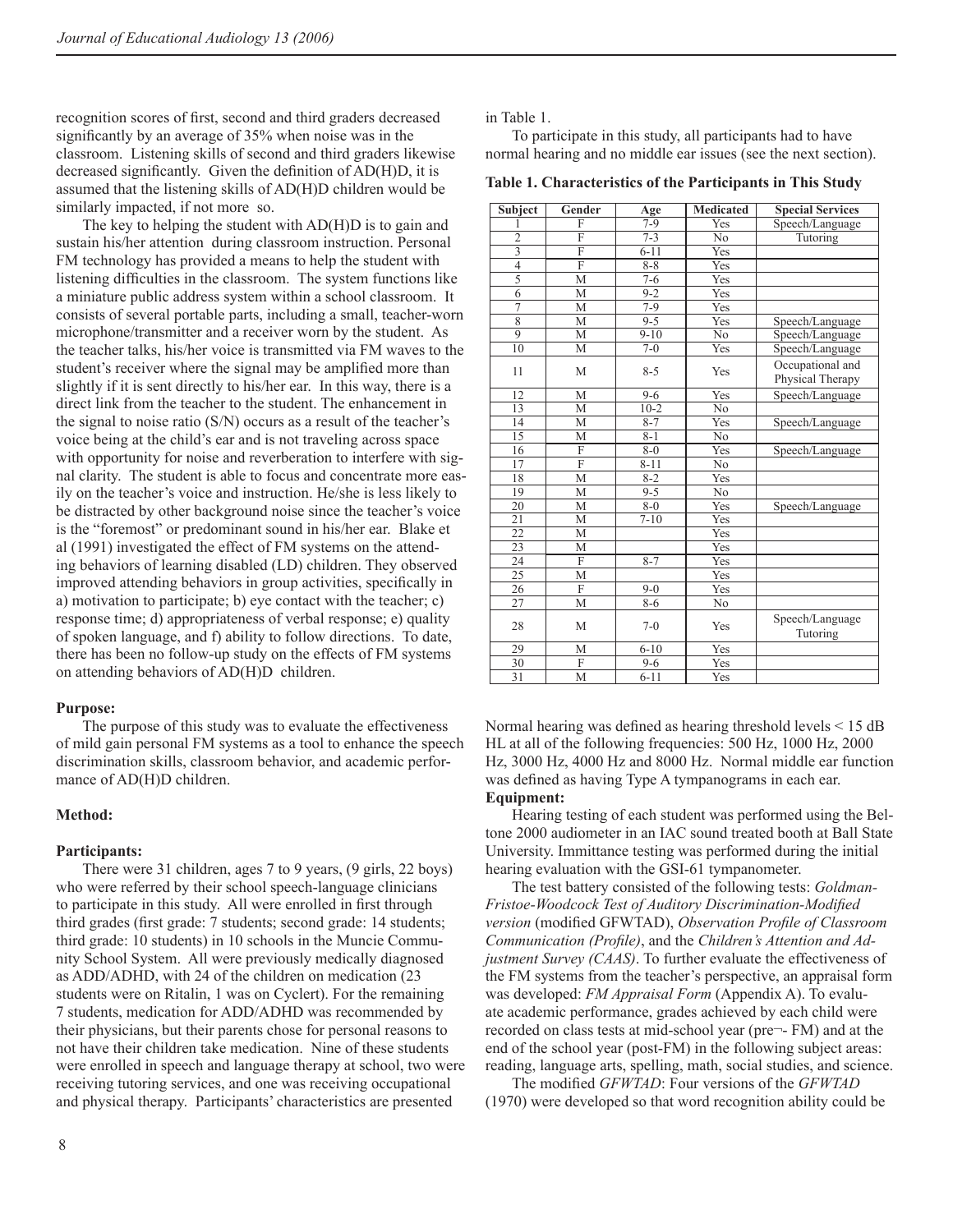evaluated under four different listening conditions: in quiet and in noise, with and without the FM system. The original *GFW-TAD* was developed as a test of speech discrimination ability for children as young as 4 years of age. The test has three parts: a training section, a quiet subtest, which provides a measure of auditory discrimination in the absence of background noise, and a noise subtest, which evaluates auditory discrimination in the presence of distracting background noise. Test items are presented via picture plates and a cassette tape with the pre-recorded test stimuli. Each picture plate contains four line drawings representing words that sound similar except for a single phoneme. The student is asked to point to the picture representing the stimulus word. The *GFWTAD* was selected for use since its test items are highly familiar to children as young as 4 years old. Because it utilizes a picture pointing (nonverbal) response, there is no need to "interpret" verbal responses. The revised test forms used in this study consisted of the same test items, with the same contrasts, but in different orders from the original *GFWTAD* quiet subtest. The words were randomly selected to determine the test item order in each revised list. These lists were recorded by a typical English-speaking American female speaker on a compact disc (CD) for ease of administration and sound quality control. The recording was developed professionally at the Ball State University (BSU) media center. For word recognition testing purposes, a Sony CFD-110 portable CD radio cassette player was used to present the modified *GFWTAD* in a Ball State University classroom (see Test Environments section).

 Three noise tapes were created, using white noise generated by a Beltone 2000 clinical audiometer interfaced with a Technics RS-T11 tape recorder. White noise was chosen since the ventilation systems in each classroom were considered to be major sources of background noise, and the noise was judged to be best described as approximating white noise. Other types of noise, such as speech-weighted noise or pink noise would have also been good choices. For the purposes of presenting the noise tapes, three Panasonic RQ 2739 audio-cassette players were used.

The *Profile* was used both pre-and post-one month trial fitting to evaluate any changes in classroom attending and behavior skills as a result of wearing an FM system. The *Profile* is a 31-item checklist that examines ongoing communication in a classroom setting. The authors developed this non-standardized checklist to identify students exhibiting auditory language processing difficulties in the context of their class environment where there are interfering distractions of background noise. While the *Profile* is designed to help identify children with auditory language processing issues, it contains items that specifically evaluate behaviors that are observed in children with AD(H)D, such as auditory attending skills (e.g. distractibility), inconsistent responses to auditory stimuli, and problems recalling previous events in the correct order. The authors of the *Profile* concluded that the *Observational Profile of Classroom Communication (Profile)* is an effective procedure for teachers to systematically observe and document communicative behaviors in the context of the classroom. This questionnaire asks about the signal, the presentation, the environment, the response of the child, and the learning strategies used by the child. The classroom teacher

observes the child for at least two weeks, and then answers "yes" or "no" to the statements describing the student's communication skills in the classroom context. A student who scores 16 or more points on this questionnaire is considered to be at risk for academic issues (Sanger, Keith, and Maher, 1987). In order to conduct the most valid evaluation, a person very familiar with observing the child's behavior throughout the day is needed. The ideal evaluator is therefore the classroom teacher(s) who has had the student in the class for at least 2 weeks (Sanger et al, 1987).

*The Children's Attention and Adjustment Survey* (*CAAS*; Lambert, Hartsough, and Sandoval, 1990) was also used to evaluate the listening and attending skills of the students with AD(H)D in this study. The *CAAS* is a 31-item rating scale system designed to evaluate behaviors related to AD(H)D. The behaviors evaluated consist of short attention span, impulsivity, distractibility, and motor restlessness. It is composed of two forms: the Home Form and the School Form. Each measures four symptoms on the basis of ratings by parents or teachers. The School Form was used in this study. This is a normed test with a scoring grid.

There were 31 FM systems available, but specifically, the Phonic Ear Easy Listener system (transmitter: PE 300T and headset receiver: PE 300R) was utilized in this study to enhance the listening skills of the AD(H)D students. This system was used since it was developed for use by people with auditory attention deficit for use in classrooms. The specifications for this system were as follows: HF average SSPL 90: 111 dB SPL; HF average full-on gain: 37 dB; frequency response: 125-9000 Hz. The volume controls were set initially at approximately one half of maximum output. This level was chosen since it represented the preferred volume for most of the participants. Although the classroom teachers were requested to monitor the settings on the systems, there was no protocol in place to assure consistent monitoring of the receiver/headset volume control.

#### **Procedure:**

 Institutional Review Board (IRB) approval as well as parental and school consent were obtained in order for each child to participate in this study. The purpose and procedure of the study, the concept of FM systems and their potential benefits, maintenance, care and troubleshooting were explained to each parent, teacher, child, and speech-language pathologist (when one was involved with the child). Each child's hearing was evaluated at the Ball State University Audiology Clinic, using standardized audiometric procedures. Each FM system was then provided to each child to be used during class instruction time.

 Periodic weekly unannounced visits were made to each child/teacher in the study to monitor the functioning of the child and equipment. Troubleshooting of equipment was provided as needed.

#### **Test Environments:**

 Dimensions were taken of each of the participants' classrooms, as well as the test environment (classroom at Ball State University) for word recognition testing. Reverberation times (RTs) were estimated for each of the classrooms, using the Sabine formula (2006):  $RT = .05V/A$ , where  $.05$  is a constant, V is the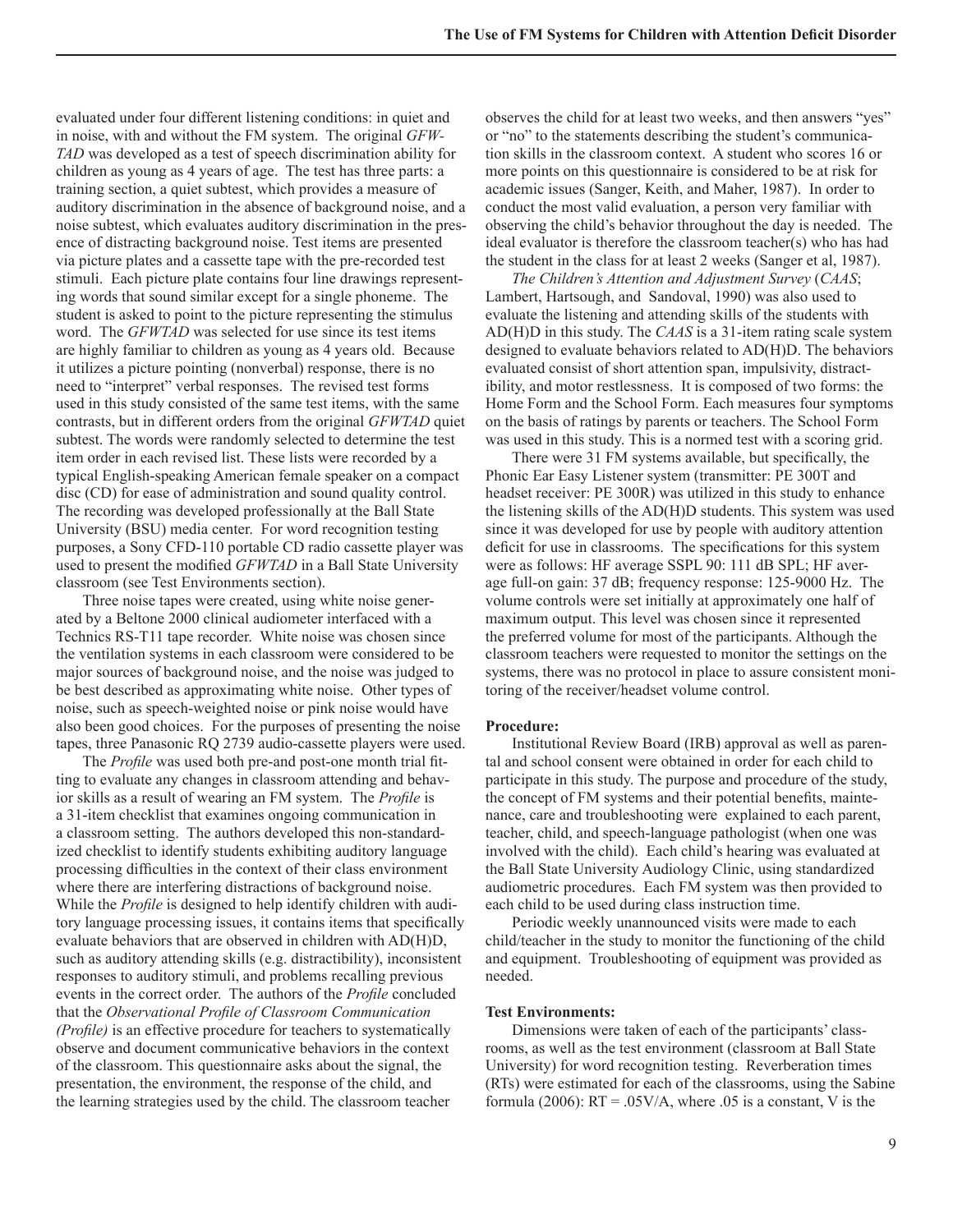volume of the room in cubic meters, and A is the total absorption of surfaces in the room. The Sabine formula is based on room dimensions and absorption co-efficients of the walls, ceiling and floor. Sound level measurements of the background noise in each of the unoccupied classrooms were also recorded (see Table 2). The background noise level in each classroom was determined using the method described by Smaldino, Crandell, and Kreisman (2005). The sound level meter (SLM) was positioned approximately at the center of each participant's head while seated at this/her desk. The SLM was placed so that it pointed toward the teacher's position at the front of the room. The sound levels were measured additionally at all four corners, the middle, and middle back of the classroom.

 For practical reasons, speech recognition skills were assessed in a classroom at Ball State University (BSU). Word recogni-

**Table 2. Classroom Noise Levels and Reverberation Times** 

| <b>School</b>          | <b>Classroom</b>           | Participants                                  | <b>Noise Levels</b><br>in<br>Unoccupied<br><b>Classrooms</b><br>(dBA) | <b>Dimensions</b><br>of Classroom | Reverberation<br>Time in<br><b>Classroom</b> |
|------------------------|----------------------------|-----------------------------------------------|-----------------------------------------------------------------------|-----------------------------------|----------------------------------------------|
| School                 | <b>Classroom 1-A</b>       | 5                                             | 52                                                                    | $25'$ x $28'$ x 9'                | .44                                          |
| 1                      | <b>Classroom 1-B</b>       | $\overline{7}$                                | 50                                                                    | $26'$ x $28'$ x 9'                | .44                                          |
|                        | Classroom 1-C              | $\overline{6}$                                | 53                                                                    | $31'$ x $30'$ x 9'                | .46                                          |
|                        | <b>Classroom 2-A</b>       | $\overline{20}$                               | 51                                                                    | $31'$ x 30' x 9'                  | .46                                          |
| School<br>$\mathbf{2}$ | <b>Classroom 2-B</b>       | 21<br>22                                      | 52                                                                    | $38'$ x 24' x 9'                  | .45                                          |
|                        | <b>Classroom 2-C</b>       | 19<br>23                                      | 52                                                                    | $24'$ x 38' x 9'                  | .45                                          |
| School<br>3            | <b>Classroom 3-A</b>       | 10<br>31                                      | 51                                                                    | $30'$ x 28' x 9'                  | .45                                          |
| School<br>4            | <b>Classroom 4-A</b>       | 28                                            | 53                                                                    | $28'$ x 30' x 9'                  | .45                                          |
| School<br>5            | <b>Classroom 5-A</b>       | 15                                            | 56                                                                    | $37'$ x 24' x 9'                  | .45                                          |
| School                 | <b>Classroom 6-A</b>       | 27<br>29                                      | 54                                                                    | $28'$ x 30' x 9'                  | .45                                          |
| 6                      | <b>Classroom 6-B</b>       | 14                                            | 53                                                                    | $37'$ x 24' x 9'                  | .45                                          |
|                        | Classroom 6-C              | 13                                            | 54                                                                    | $28'$ x 34' x 9'                  | .46                                          |
| <b>School</b><br>7     | <b>Classroom 7-A</b>       | $\overline{2}$<br>3                           | 55                                                                    | $38'$ x $24'$ x 9'                | .46                                          |
|                        | <b>Classroom 7-B</b>       | $\mathbf{1}$<br>$\overline{\mathbf{4}}$<br>25 | 53                                                                    | $28'$ x 34' x 9'                  | .46                                          |
| School<br>8            | <b>Classroom 8-A</b>       | 16<br>18                                      | 49                                                                    | $35'$ x $25'$ x $10'$             | .49                                          |
|                        | <b>Classroom 8-B</b>       | 17<br>26                                      | 50                                                                    | $24'$ x 35' x 9'                  | .45                                          |
| <b>School</b>          | Classroom 9-A              | 11<br>12                                      | 54                                                                    | $35'$ x 24' x 9'                  | .45                                          |
| 9                      | <b>Classroom 9-B</b>       | 30                                            | 56                                                                    | 33' x 27' x 9'                    | .45                                          |
| School<br>10           | <b>Classroom</b><br>$10-A$ | 24                                            | 55                                                                    | $25'$ x $25'$ x $10$              | .45                                          |
| <b>BSU</b>             | Classroom                  | All<br>Participants                           | 47                                                                    | $34'$ x $17'$ x $8'$              | .38                                          |

tion testing was conducted for each participant individually. In order to simulate a typical classroom, a compact disc player was placed 5 feet from the dry erase board at the front of the classroom, approximately  $3\frac{1}{2}$  feet from the floor and on top of a teacher's desk. For testing purposes, the CD player presented the test stimuli from the front center of the classroom at the teacher's desk. The presentation level of the test stimuli for each condition was 70 dBA since that level closely represents average conversational speech (50 dB HL). The microphone of the Easy Listener

system was located six inches from and facing the speaker of the CD player. This distance was chosen because that represents the typical distance clip-on microphones are worn from the teacher's mouth (Rosenberg, Blake-Rahter, Heavner, Allen, Redmond, Phillips,  $&$  Stiger, (1999). The participants were seated five feet from and directly in front of the speaker of the CD player (zero degrees azimuth). For future reference, masking tape was put on the floor directly below the participant's seat and on the floor directly below the CD player. The three Panasonic RQ 2739 tape players which presented the speech noise were arranged around the student in the classroom, 5 feet on either side and from the back, at a 180 degree azimuth. For the word recognition testing conditions in noise, the level of the noise arriving from the 3 tape recorders at the student's location was approximately 66 dBA so that the signal to noise ratio  $(S/N)$  would be  $+4$  dB. This S/N was used in this study because it corresponds to the typical classroom S/N (Finitzo-Hieber, 1988). Figure 1 illustrates the classroom setup for this study.

 For each student, the word recognition scores in quiet and noise were obtained using the modified *GFWTAD*, without and



**Figure 1. Classroom Set-up for Word Recognition Testing**

then with the FM system. For each condition, the presentation of the modified *GFWTAD* lists was randomized in an attempt to avoid order and list effects.

The *Profile* and *CAAS* were used to evaluate classroom listening and attending behavior. The classroom teacher for each student filled in each questionnaire twice: pre-FM fitting and post-FM fitting one month after the student had been fitted with the FM system. Comparisons of the pre-and post-FM system *Profile* and *CAAS* scores were made for each participant. Ideally, if there had been a teacher and teacher aide in the class, both persons would have fi lled in both the *Profi le* and *CAAS*, and interpretation of the results would have been based on both sets of data. In this particular study, there was only one teacher per class who answered the *Profile* and *CAAS*. *Profiles* and *CAAS*s were recorded for 28 of the 31 students. *Profiles* and *CAAS*s for the remaining three students were not returned by their teachers.

 To evaluate academic performance, the grades achieved by each child on class tests at mid-school year (pre-FM) and at the end of the school year (post-FM) were utilized in the follow-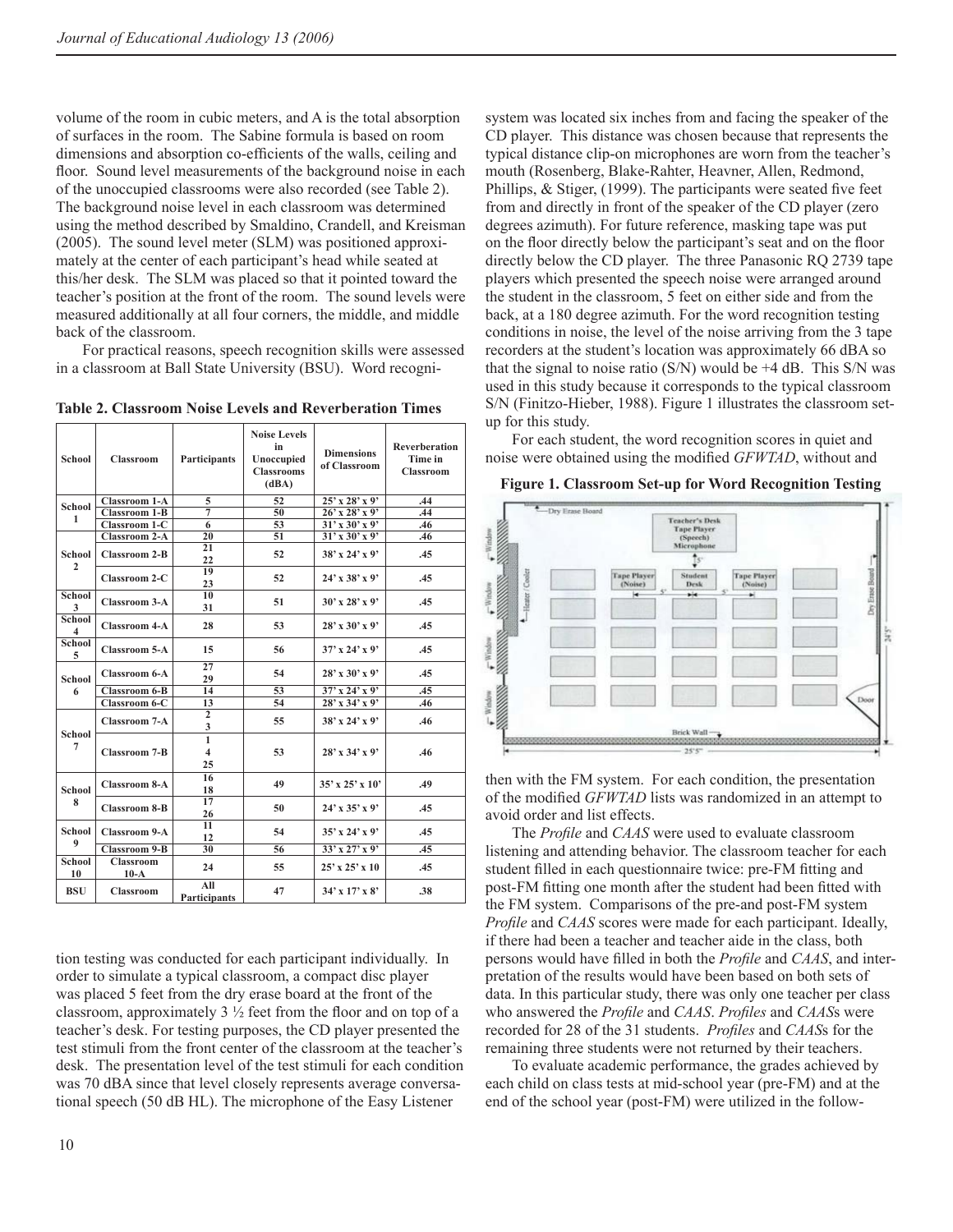ing subject areas: reading, language arts, spelling, math, social studies, and science. It should be noted that 14 of the students in this study were receiving special education services, and their academic progress was not recorded using the traditional grade system. Their academic status was noted as either unsatisfactory or satisfactory. The academic scores were converted from letter grades to numerical grades, based on a 4.0 grading system. Statistical analyses were based on the academic scores of the 17 AD(H)D participants.

#### **Results**

 Classroom noise levels were determined for each of the classrooms wherein each of the AD(H)D students was located, and it was determined that the unoccupied classroom noise levels ranged from 47 dB to 58 dB SPL (Table 2). In all situations, the classroom noise levels in the participants' own unoccupied classrooms, as well as the classroom used in this study, exceeded the recommended maximum classroom sound levels, as proposed by ANSI (2002) and ASHA (2002). It should be noted that the unoccupied background noise level for the BSU classroom where the word recognition testing was performed was less than that of the participants' own classrooms. The word recognition scores obtained in this testing situation in quiet would therefore most likely be an overestimate of what the participants' word recognition scores would be in their typical classrooms. The RTs, estimated from the Sabine formula, (Sabine, n.d.) indicated that the BSU classroom and six of the ten classrooms had RTs within the acceptable limits (ANSI, 2002).

 The average pre-and post-scores obtained by all 31 subjects on the modified *GFWTAD* tests are presented in Figure 2. Analysis of variance with the results indicated that when scores for quiet versus noise backgrounds were compared, all 31 subjects experienced difficulty with word recognition in the presence of noise ( $p < .001$ ). The average word recognition score decreased significantly ( $p < .001$ ) when noise was present in the background (Table 3). This significant decrease in scores was observed only when the FM system was not used. A significant increase in word recognition was evidenced when the FM system was utilized in both quiet and noisy backgrounds. While the increase in scores was not significant in the quiet background, it was significant in the noise background ( $p < .001$ ). There was a 34% increase in scores with the use of the FM system under the noisy background situation.

 Attending skills were also evaluated in quiet and in noisy backgrounds without, as well as with, the use of the FM systems



**Table 3. Analysis of Variance Word Recognition Scores in Quiet and Noise Without and With the FM Systems**

|                                                                                        | Df   | <b>Mean Square</b> | F      | Significance |
|----------------------------------------------------------------------------------------|------|--------------------|--------|--------------|
| <b>Word Recognition</b><br>Quiet & Noise,<br><b>Without FM</b><br><b>VS</b><br>With FM | 1,31 | 17246.166          | 40.205 | .001         |
| <b>Ouiet vs Noise</b>                                                                  | 1,31 | 1194.832           | 60.113 | .001         |
| <b>Without FM</b><br><b>VS</b><br>With FM                                              | 1,31 | 12933.511          | 30.778 | .001         |
| <b>Quiet Without FM</b><br><b>VS</b><br><b>Quiet With FM</b>                           | 1,31 | 175.105            | 1.195  | <b>NS</b>    |
| <b>Noise Without</b><br><b>Vs</b><br><b>Noise With FM</b>                              | 1,31 | 10098.819          | 75.275 | .001         |

(Figures 3 and 4, Table 4). Decreases in scores on the *Profile* and *CAAS* were noted, which, on these surveys, would indicate an improvement in attention. Two way analysis of variance results indicated that the improvement in listening and attending, as noted on both scales, was significant at the .01 level. This would suggest that the use of the personal FM systems significantly improved the attention and listening skills of the children with ADD in this study. Figure 3 illustrates the pre-and post-subtest scores on the *Profile* for each child. The pre-fitting Profile scores indicated that all 28 children were at risk for having difficulty within the classroom (scores higher than 16 are interpreted as "at risk"). Comparison of the pre-and post-scores on the *Profile* indicated a significant decrease (improvement) for all children ( $p < .01$ ). It was noted that while there was an improvement in listening skills with FM use on the *Profile*, the participants are still at risk for academic issues, since as a group, their mean scores exceed the criterion. Closer examination of the pre-FM fitting individual scores reveals that only one participant had a "passing score". In the post-FM fitting scores, only 3 participants passed. While no data on non-AD(H)D children was collected, the results of this study would suggest that the FM equipment appears to help improve this study's participants' listening skills. It also suggested that they still require support to develop strategies to cope with their issues in the classroom.

 Examination of the results obtained on the *CAAS* revealed that there was a substantial improvement (decrease in scores) for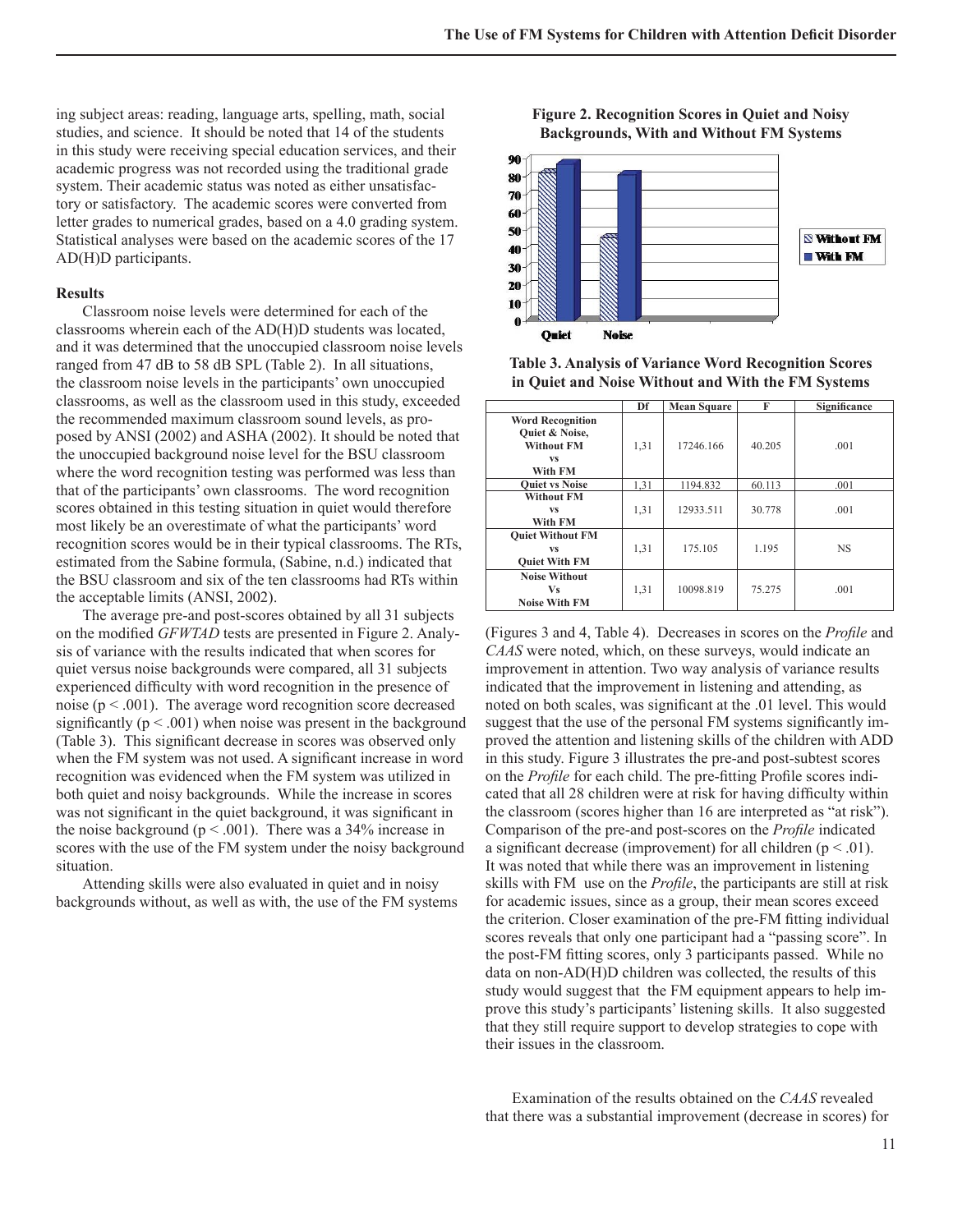

## Figure 3. Observation Profile of Classroom Behavior (Profile) **Without versus With FM Systems**

## **Table 4. Two Way Analysis of Variance (ANOVA) Attending and Listening Skills Without FM vs With FM: Profile and Survey**

|                |                                 | <b>Mean Squares</b> |     | <b>Significance</b> |
|----------------|---------------------------------|---------------------|-----|---------------------|
| <b>Profile</b> | $\overline{1}$ . $\overline{2}$ |                     | ,04 | $\cdot$ .           |
|                | $\overline{1}$                  | 40.065              |     | $\cdot$ vi          |

the pre-and post-FM fitting conditions. The decrease in attending difficulties was statistically significant ( $p < .01$  level). Closer examination of these results revealed an interesting trend for the children with AD(H)D medicated versus unmedicated: both groups experienced a decrease in attending difficulties, and it appeared that the children with AD(H)D who were medicated experienced greater improvement (Figure 4).

 It was earlier hypothesized that improvement in listening and discrimination could result in improved performance in aca-





demic areas. Figure 5 illustrates the mid year and final year mean academic scores of the 17 children with AD(H)D. The other 14 participants did not have grade scores, and were not included in these analyses. Multivariate T analysis of variance (Table 5) indicated a significant improvement in academic scores. The academic scores of the 17 children with AD(H)D in this study were then examined. It was determined that their average overall grade at mid year was 1.6, which was equivalent to a letter grade of D+. This performance was then improved by the end of the year to an overall mean grade of 2.1, which translates to a letter grade of C. Univariate analysis of variance indicated that this improvement was significant at the .05 level (Table 5). The reading scores improved significantly ( $p \le 5$ ), by the end of the academic year. The spelling scores improved significantly ( $p < .01$ ); the math scores improved significantly ( $p < .05$ ); and the social studies scores improved significantly ( $p < .05$ ). There was improvement in language and science, but the increase in scores did not prove to be statistically significant for this population of students, although the trend for improvement was evidenced. A limitation of this data is that the students and teachers in this study were from 10 schools, with no standardized tests and grading system in use to evaluate the students' progress.

 Closer examination of the data revealed that the participants with AD(H)D medicated and AD(H)D unmedicated both experienced increases in academic scores. The participants with ADD

**Figure 5. Academic Scores Without versus With FM Systems** 



**Table 5. Multivariate T Analysis of Variance (ANOVA) Univariate Tests Academic Scores, Without FM vs With FM** 

|                                                       | Df   | Pillai's Trace<br>Value | F     | Significance |  |  |
|-------------------------------------------------------|------|-------------------------|-------|--------------|--|--|
| Overall<br><b>Academics</b>                           | 6,11 | .686                    | 4.007 | .05          |  |  |
| <b>Post Hoc Univariate Analysis of Variance Tests</b> |      |                         |       |              |  |  |
| Reading                                               | 1,16 | 2.051                   | 4.585 | .05          |  |  |
| Language                                              | 1,16 | 1.149                   | 3.477 | <b>NS</b>    |  |  |
| <b>Spelling</b>                                       | 1,16 | 2.382                   | 9.656 | .01          |  |  |
| Math                                                  | 1,16 | 2.654                   | 5.731 | .05          |  |  |
| <b>Social Studies</b>                                 | 1,16 | 1.441                   | 6.135 | .05          |  |  |
| Science                                               | 1,16 | .403                    | 1.501 | NS           |  |  |

medicated achieved at higher academic levels for all subject areas, both pre-and post-FM fitting. It could be hypothesized that since they are currently receiving medication for their AD(H)D, they may be better able to attend to class instruction and discussion and, therefore, learn at a better rate than the students with AD(H)D who are not medicated. When degree of change (improvement) was compared for each group (Figure 6), it can be seen that both subgroups improved by approximately the same degree in all subjects.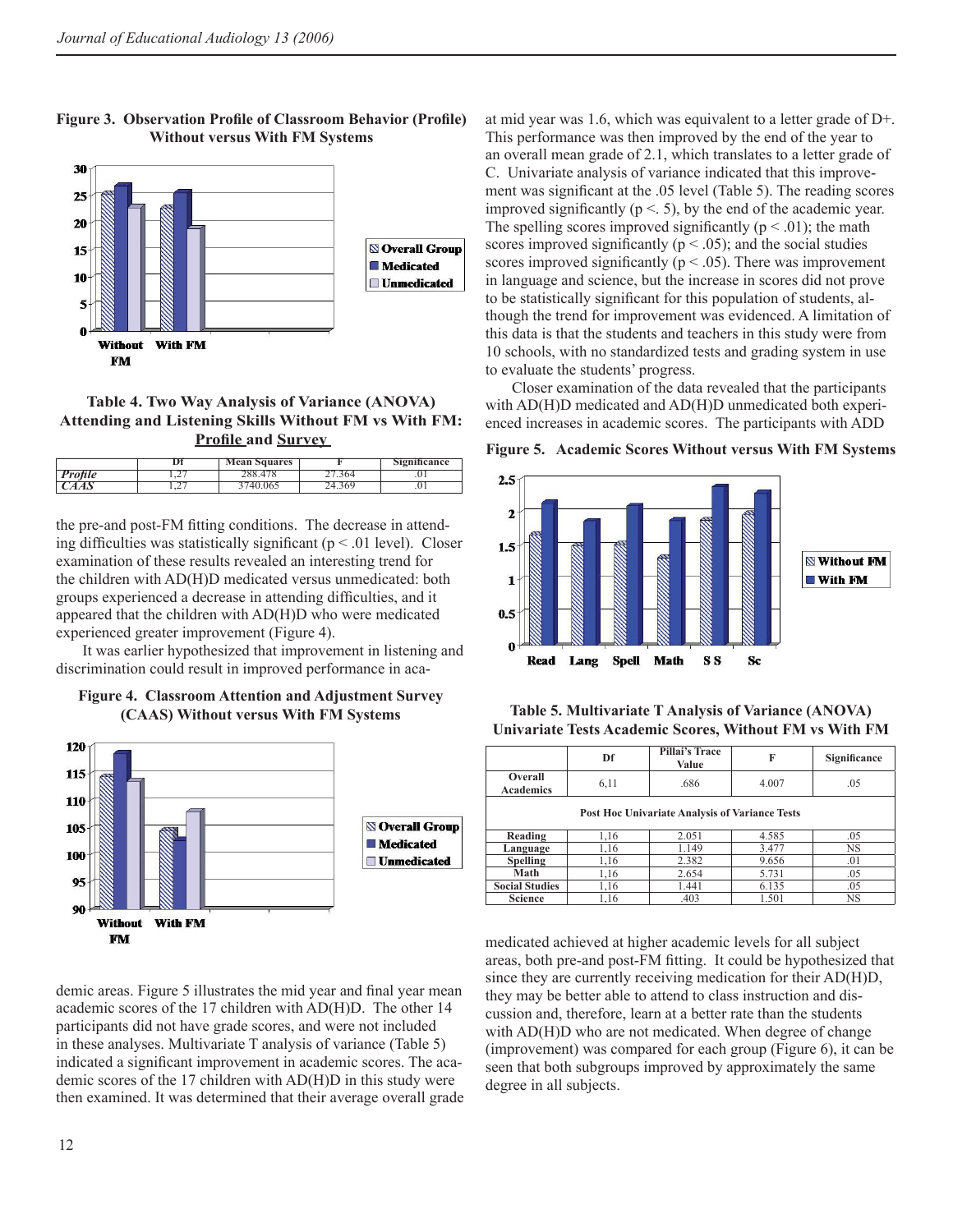Each teacher was also requested to fill in a teacher appraisal form to indicate how well the student was performing with the FM system. Of the 31 forms distributed, 26 forms were returned

**Figure 6. Increase/Decrease in Academic Scores with the FM Systems** 



to the author. The total number of points possible was 13, and the teachers rated their students' use of the FM systems at 11.50 (Figure 7). Interesting results were obtained when the results for the students were subdivided into the  $AD(H)D$  with medication (n = 16) versus AD(H)D unmedicated ( $n = 10$ ). There was a tendency for the teachers to rate the usefulness of the FM system more highly for the participants who were currently receiving medication for their AD(H)D.

## **Summary and Conclusions:**

 There are numerous suggested solutions to help children with AD(H)D, including stimulant medication, cognitive behavior

**Figure 7 Teacher Appraisal of the FM System** 



techniques, family counseling, diet modification and psychotherapy. This current research suggests yet another possible alternative to help the child with AD(H)D. The results of this study clearly suggest that the fitting of an FM system may help a child with AD(H)D overcome some of his/her listening and attending problems in a classroom environment. The improved academic performance was perhaps as a result of the students' improved attention during class instruction and discussion.

 In addition to the successes achieved in this study, there are some additional comments. During the weekly unannounced follow-up visits to the participating students and their teachers,

it was noted that there was a continuing issue with broken cords on the students' headsets. This may be just another sign that the participants in this study were AD(H)D students with typical distractibility. While some of the children did well with the equipment, other children had difficulty getting used to wearing it. Some children had a tendency to manipulate or play with the cords. This was particularly true for the students who were not medicated. The equipment is a good concept, but possibly only for those children who can "leave it alone" once it is in place. In spite of the numerous equipment repairs, the participants with  $AD(H)D$  did perform significantly better academically once they were consistently listening with an enhanced signal to noise ratio.

 The FM system, however, does not resolve all of the listening and attending issues which plague the child with AD(H)D. He/she is still at risk for learning problems in class, as suggested by the results of this study. The child with AD(H)D needs to learn strategies to help him/her cope in the classroom. No one technique alone will resolve all of the issues for a child with AD(H)D. This research provides another alternative that should be considered and incorporated into the well-rounded educational intervention program for the child with AD(H)D.

#### **Acknowledgements**

 The author wishes to express her gratitude to the Muncie Kiwanis Club for their financial support for this project. All of the equipment was donated to the Muncie Community Schools at the end of this project.

 The author also wishes to thank all of the students who participated in this study, as well their teachers and parents, who gave of their time to support this project.

 A very special thank you also goes to Dr. James Jones, who provided his expertise with the statistical analyses and the graphics.

### **References**

American National Standards Institute (ANSI). (2002). American National Acoustical performance criteria, design requirements and guidelines for schools (ANSI S12.60 2002). New York: American National Standards Institute.

- American Psychiatric Association. (1994). *Diagnostic and statistical manual of mentor disorder* (4th ed.). Washington, DC: Author.
- American Speech-Language-Hearing Association (ASHA). (2002). *Standards on Acoustics in Classrooms*. Rockville Pike: ASHA.
- Anderson, J.C., Williams, S., McGee, R., & Silva, P.A. (1987). DSM-III disorders in preadolescent children. Prevalence in a large sample from the general population. *Archives of General Psychiatry*, 44, 69-76.
- Barkley, R. A., (1982). Hyperactivity. In E. Mash & L. Terdal (Eds.), Behavioral assessment of childhood disorders (pp.127-184). New York: The Guilford Press.
- Barkley, R. A., Fischer, M., Edelbrock, C.S., & Smallish, L. (1990). The adolescent outcome of hyperactive children diagnosed by research criteria: I. An 8-year prospective